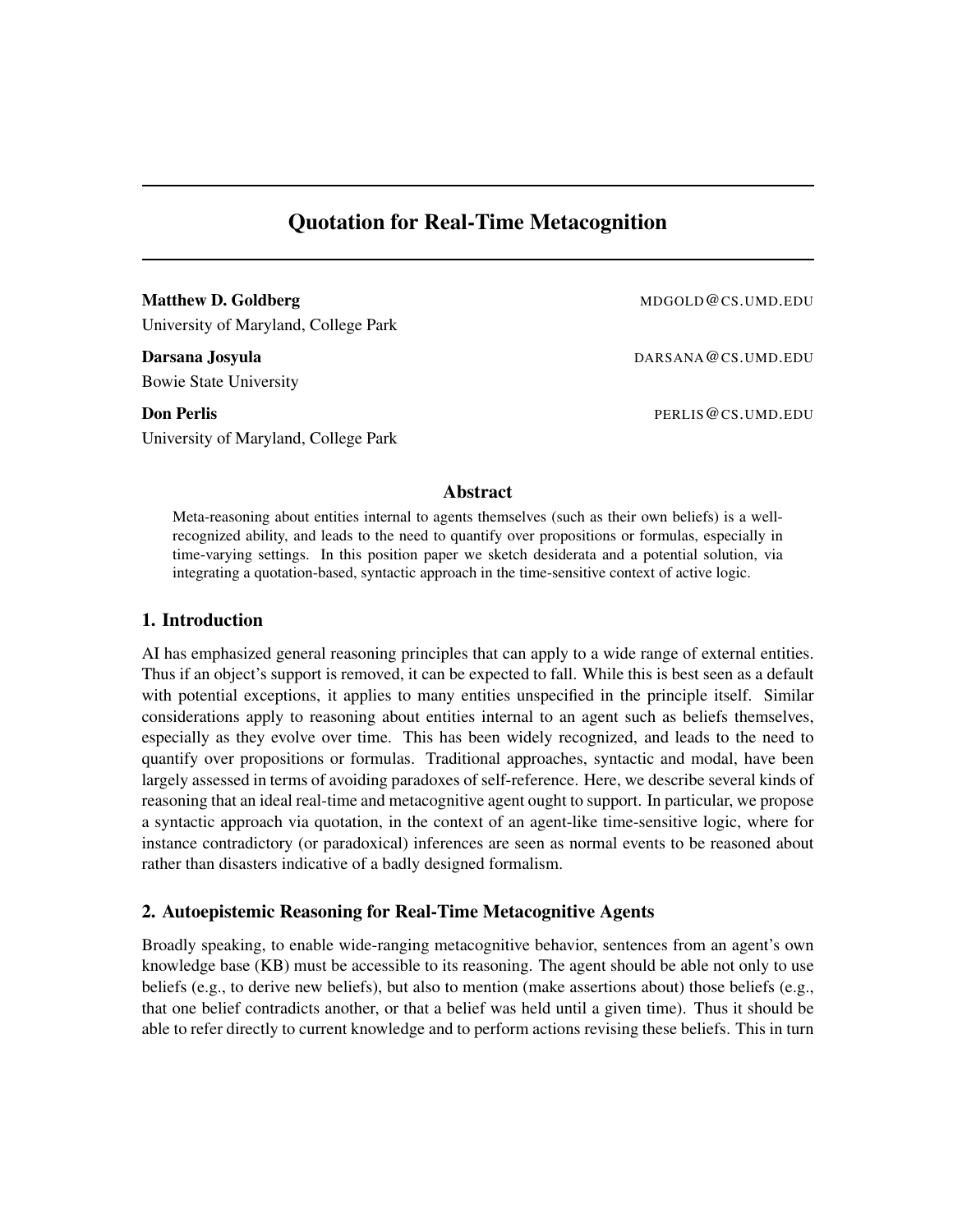depends on the ability to perform introspection on general sentence patterns (i.e., to determine their presence or absence among its beliefs over time).

A general agent certainly must also be able to continue reasoning in the presence of direct contradictions, without the "usual" ex contradictione quodlibet — from a contradiction everything follows. Indeed, a computational reasoner should note the contradiction, and enact an appropriate response (e.g., to prefer the more recent of the two contradictands). It should be able to handle contradictory information through abilities such as: to know where the contradiction lies, to identify each formula that contributes to inconsistency, and to consider which assumption(s) involved should no longer be believed.

Moreover, an agent that resolves a contradiction should be able to recount that process. There is utility in being able to note how an agent came about the new beliefs of its KB in the current moment: that at a previous point in time it was grappling with a contradiction, and that it held different beliefs, some of which were revised into current ones. In addition to involving reference to expressions of the agent's beliefs, this reasoning is also inherently time-based. That is, it's about the change in beliefs over time as the KB evolves: reasoning that there was once a contradiction, but this belief is no longer held in the present KB, and instead is recalled as believed in the past. Deadline reasoning also reflects both of these aspects. An agent with a deadline must focus on producing and enacting a plan while also taking into account that all reasoning requires time, and that both its planning and metacognition consume that resource.

Many of these kinds of reasoning involve (evolving) time, as well as (implicit) quotation or some other mechanism for expressing properties of beliefs. There are two standard approaches to the latter: syntactic and modal. We argue in favor of a syntactic approach where a form of quotation is natural, as in believed(" $at(C, L)$ ", T) — at time T, I had the belief  $at(C, L)$ , that car C is at location L. The evolving temporal aspect is additional and has to our knowledge been insufficiently addressed in the literature. However, as metacognition about beliefs will frequently be coupled with reasoning unfolding in time, we claim using a theory of belief for a commonsense agent without accommodating temporal evolution cannot suffice. Here we explore a syntactic approach in the context of our time-sensitive active logic.

## 3. Active Logic

Active logic is an "internal" logic (Perlis et al., 2017) for agent reasoners. One of its key features models reasoning as unfolding over a discrete series of timesteps with an evolving present time point (Elgot-Drapkin & Perlis, 1990; Purang, 2001). An active logic-based agent does not at any given time T know the closure of its beliefs under a consequence relation, but instead the believed set of formulas changes from one timestep to the next as applicable inference rules expand or contract the set of beliefs from that timestep. Active logic also naturally supports nonmonotonic reasoning, as defeasible beliefs from a prior timestep may be distrusted, modified, or otherwise disinherited when transitioning to a later point in time. A key and distinguishing characteristic is given by the "clock rule": an active-logic based agent will infer now(T + 1) at time  $T + 1$  from the belief now(T) (held at time T).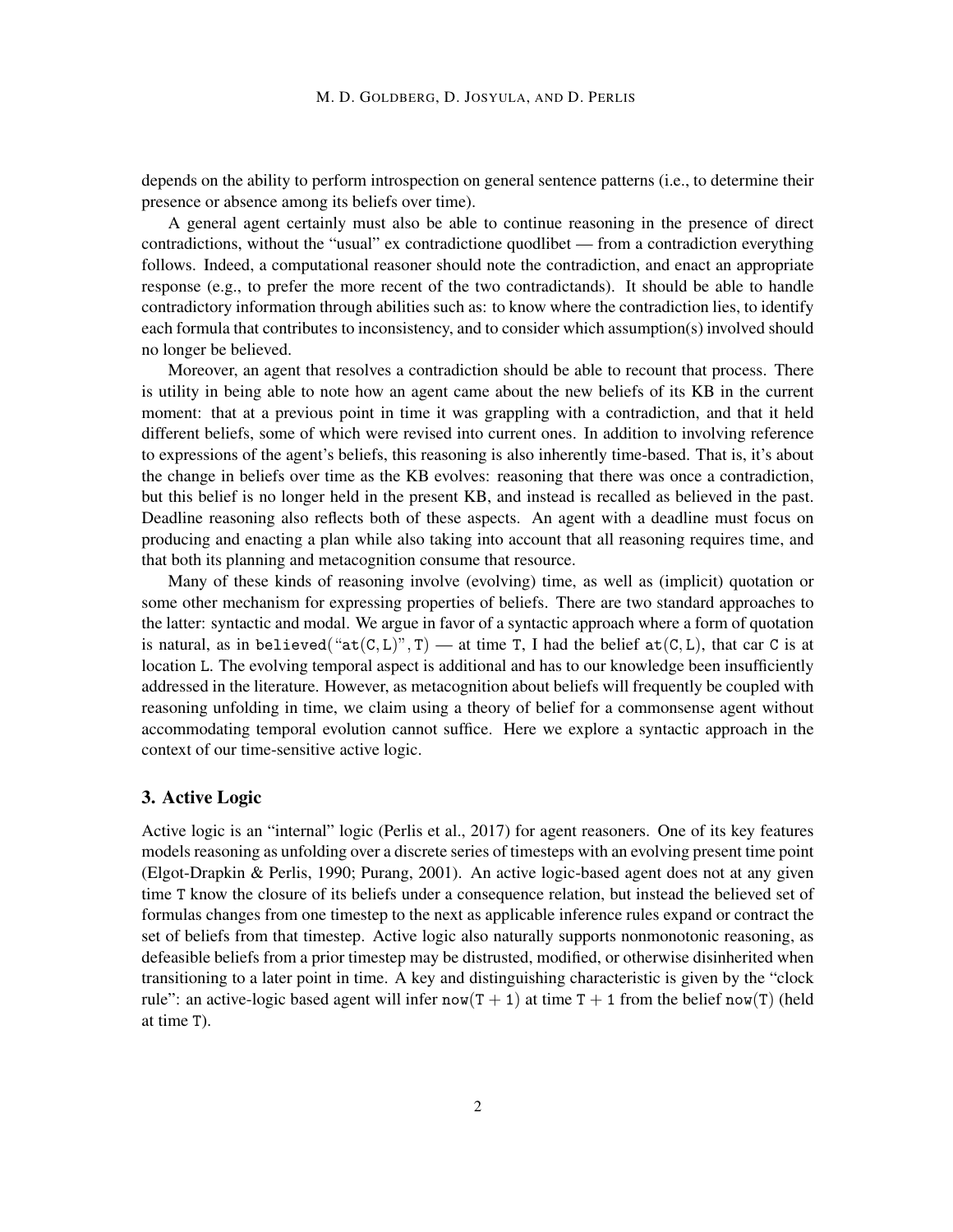Such time-stratified reasoning is also made explicit in the logic itself, and can be reasoned about as inference progresses, which has been applied to active logic real-time planning (Nirkhe, 1995). Active logic also tracks former beliefs of the reasoner in the contents of earlier timesteps that preceded the present moment. A suitable formalism for referring to beliefs would endow active logic with a long-reaching form of introspection, where reference can be made not only to current beliefs, but to past beliefs as well (Miller, 1993).

This stratification is also what allows active logic to represent and reason about contradictory wffs. Thus, from beliefs P and  $\neg P$  in the KB at the same time T, the logic infers at time T + 1 a contradiction between them, and the two conflicting formulas will be distrusted and disinherited. Contradictions inevitable in commonsense reasoning can be effectively managed without extensive machinery for preventing inconsistency from contaminating beliefs, and contradictions are no longer disastrous but common in the course of events. Contradiction-handling also proceeds at the same knowledge level as the rest of inference (see Dannenhauer et al. (2018) for an alternate multi-level approach), with the contradictory formulas as subjects of inference.

We thus believe active logic reflects some key desiderata of a real-time agent. If augmented with a quotation device, contradictions could be represented more precisely with a wff such as contra("P", " $\neg$ P", T). The logic would also thereby have a simple mechanism to recover from reasoning to a self-referential paradox, avoiding what has been seen as disastrous for syntactic theories (Montague, 1963; Thomason, 1980). While a number of researchers have employed syntactic approaches (Konolige, 1980; Perlis, 1985; Haas, 1986; Morgenstern, 1986), the usual lesson is to prefer modal treatments, with modal operators for knowledge, belief, or related notions (Reiter, 2001; Levesque & Lakemeyer, 2001; Lakemeyer & Levesque, 2012). Modal approaches to reasoning about belief, however, tend to assume logical omniscience, where an agent's belief set will be the possibly-infinite closure of its axioms under a consequence relation (although some approaches address this, e.g., Whitsey (2003)). Modal approaches also suffer from potential paradoxes (Perlis, 1988). We see as even more serious the fact that modal logics use what Ray Reiter called the "external design stance," of a designer looking in on the beliefs of an agent utilizing them, in contrast to internal logics.

#### 4. Formalism and Examples

We previously introduced some reasoning patterns involving metacognition, that a knowledge-based agent should be capable of. We will now present formalized examples, using a general first-order syntax extended with quotation. We also assume a time-sensitive reasoning capability, such as active logic provides. The primary inference rule assumed of the reasoner is a generalized modus ponens, inferring from a conjunction of literals as the antecedent.

#### 4.1 Referring to and updating an agent's current knowledge

An agent reasoner may be integrated within a physical system (for example, situated as the means of controlling a robot and issuing executable action commands). One way to enact actions from reasoning is by designating atomic "impetus" formulas (or iwffs) as corresponding to primitive actions. Once an iwff is detected by other components, the system attempts its action. Iwffs are not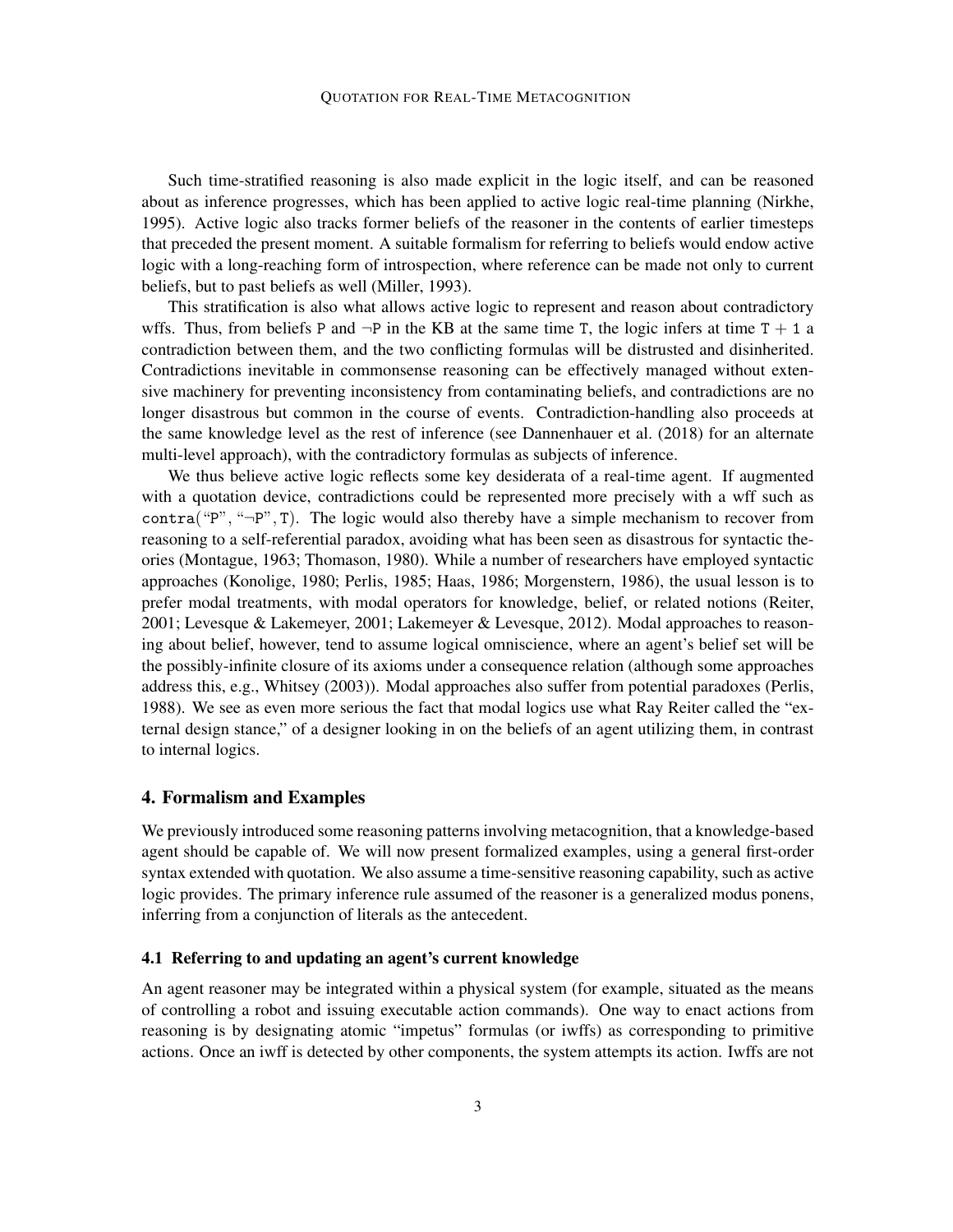persistent knowledge, but should remain only until prompting the rest of the system; accordingly, other components should update iwff knowledge when the desired action is attempted.

Consider a reasoner that has concluded it ought to move left:  $do(move(left))$ . This sentence, which may be a command to the wheels to move a certain amount to its left, is detected by other components, and once action is initiated the reasoner should be instructed to update the transient formula so that the agent knows an action is now being done. A command to update a formula into another would nest two quoted formulas inside: update("do(move(left))", "doing(move(left))"). Similarly, an update from *doing* to *done* may occur when the action completes.

#### 4.2 Reasoning about the presence or absence of specific knowledge

Quotation can enable more expressive rules, which specify patterns of inference that would have otherwise required different instances of schemata.

*Positive introspection* — consider the following formula:  $\text{goal}(G) \wedge \text{fullfill}(C, G) \wedge \text{know}(C)$  $\Rightarrow$  completed(G). If the agent adopts a goal G, and a condition C fulfills the goal, the agent notes its goal as met when that condition is believed. In this case, the *fulfills* predicate's first argument is a condition that must become true, while *know* is true if its argument occurs in the agent's KB. To keep the theory first-order and not present a variable where a predicate would occur, positive introspection uses the *know* predicate as shorthand. The truth value of *know* is based on searching the KB for a unifying formula, once its argument variable has been bound to a constrained formula structure. For instance, when C is color(ball  $256$ , blue) and G is paint(ball  $256$ , blue)), then during inference if the color formula exists in the KB, the completion of the goal would follow. In the absence of quotation devices, a schema instantiating a new rule for each predicate to appear in place of C would be required.

*Generalized positive introspection* — introspection should not be restricted to checking only ground formulas; the truth value of *know* should be determined by whether any formula is known that can unify with its argument. Consider a KB that in addition to the first rule of (4.2) above has goal(paint(ball\_256, blue)) and fulfills(color(Obj, Color), paint(Obj, Color)). In this example, if the success condition for painting an object is the object's color matching the paint's, then the introspective lookup will proceed with the expression  $color(Ob<sub>i</sub>, Color)$ , and would retrieve a ground term like color(ball\_256, blue) as a known matching fact.

*Negative introspection* — in a logic without a closed world assumption inference rule, reasoning about the absence of certain formulas may still be desired. For instance, an agent may have complete knowledge of its actions, but should not assert numerous facts in the KB about the actions it is not performing at each point in time. Negative introspection applied to formulas that should not appear in the KB gives a flexible means of inferring about their absence: empty adjacent(X)  $\wedge$  $\neg$ know(moving(X))  $\Rightarrow$  can\_move(X).

#### 4.3 Distinguishing experience and quoted expressions

Information may arrive in the KB from observation, such as by robotic sensors, that carries a level of trust from direct experience. It also may arrive from sources that require reflection before trusting, such as fallible fellow agents. A system that has acquired information to evaluate must be able to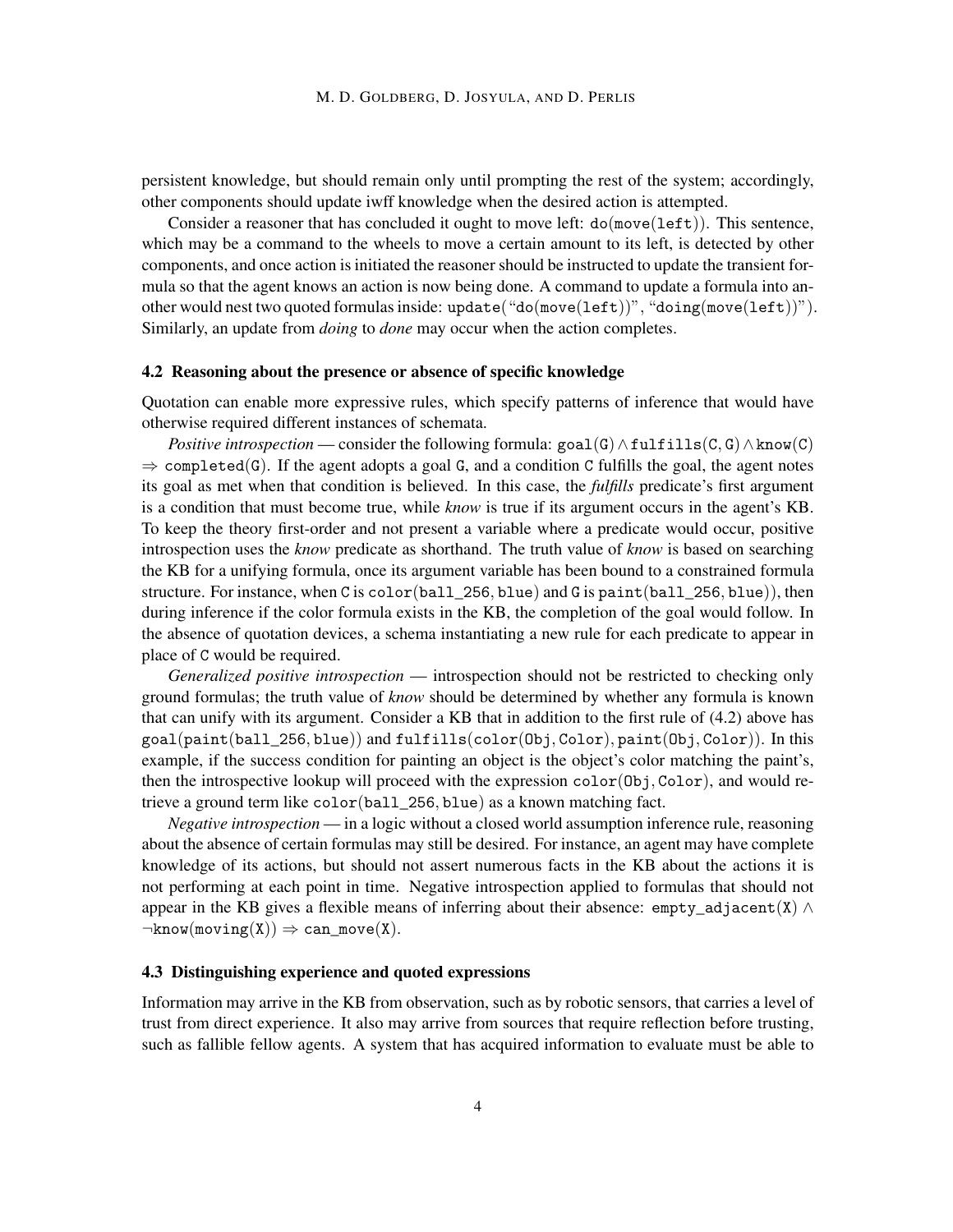track it without considering a particular truth value carried. Treating these statements as quoted expression terms achieves this.

So, an agent whose microphone records an alarm would believe sound(alarm). But if the agent instead does not directly experience the alarm, but hears about it via a message from an unfamiliar source, the agent can instead record heard("sound(alarm)"). What is heard here certainly will not lead to the same inferences as the first sentence. Only when an evaluation procedure has run, and the contents are withdrawn from quotation and asserted as true (or false), would they have the same status as experienced information. An agent believing the following rule might then evacuate only in the case of a directly experienced alarm: sound(alarm)  $\Rightarrow$ do(initiate\_evacuation\_procedure). Behavior when the quoted version was heard will depend on the results of any evaluation procedures triggered.

#### 4.4 Fluents, slow and fast

A fluent expresses a condition that may or may not hold, and may change over time. As an example, imagine a car C moving from a location L over time; an agent with a belief about C's location held at time T, must revise its belief to match the changed situation at later time T'. Consider two cases, depending on the information available: (i) the agent observes at time  $T'$  that  $C$  is no longer at that location; and (ii) it observes that C is moving between time T and time T'. We refer to these as slow and fast fluent evolution (in very loose analogy with Kahneman (2011). Our focus here is mostly on type (i), where the agent gets information about "slow" changes at discrete moments far enough apart that reasoning can keep up with the changes. So the belief  $at(C, L)$  is to be updated, without explicitly representing its negation, but replacing it with a formula about the time period during which  $at(C, L)$  held, and quotation provides a mechanism to represent and make such updates. <sup>1</sup>

## 5. Conclusion

General reasoning for an artificial agent will involve the intersection of real-time issues and metacognition, through cases such as an agent reasoning about its time-changing beliefs. We believe the contradiction-tolerant active logic extended with quotation is appropriate for addressing these, illustrated by the examples presented. However, as this paper has focused primarily on motivation and suitability, there remains much future work to be done in development of the formalism, and the realization of this new formalism in the software artifacts implementing active logic inference.

### Acknowledgements

This work has been supported by a grant from DARPA, under Agreement No. HR00112090025.

<sup>1.</sup> One could include a time-parameter within these beliefs, which avoids a direct contradiction through distinct time arguments. But an agent cannot constantly observe every condition, and so must assume, as a default, that most conditions tend to continue to hold; this is the "commonsense law of inertia." So given  $at(C, L, T)$ , one can reasonably assume  $at(C, L, T')$ , but if the location has changed the agent has not escaped resolving two formulas stating C is in different locations at once. Reasoning about the location fluent change still must be done.